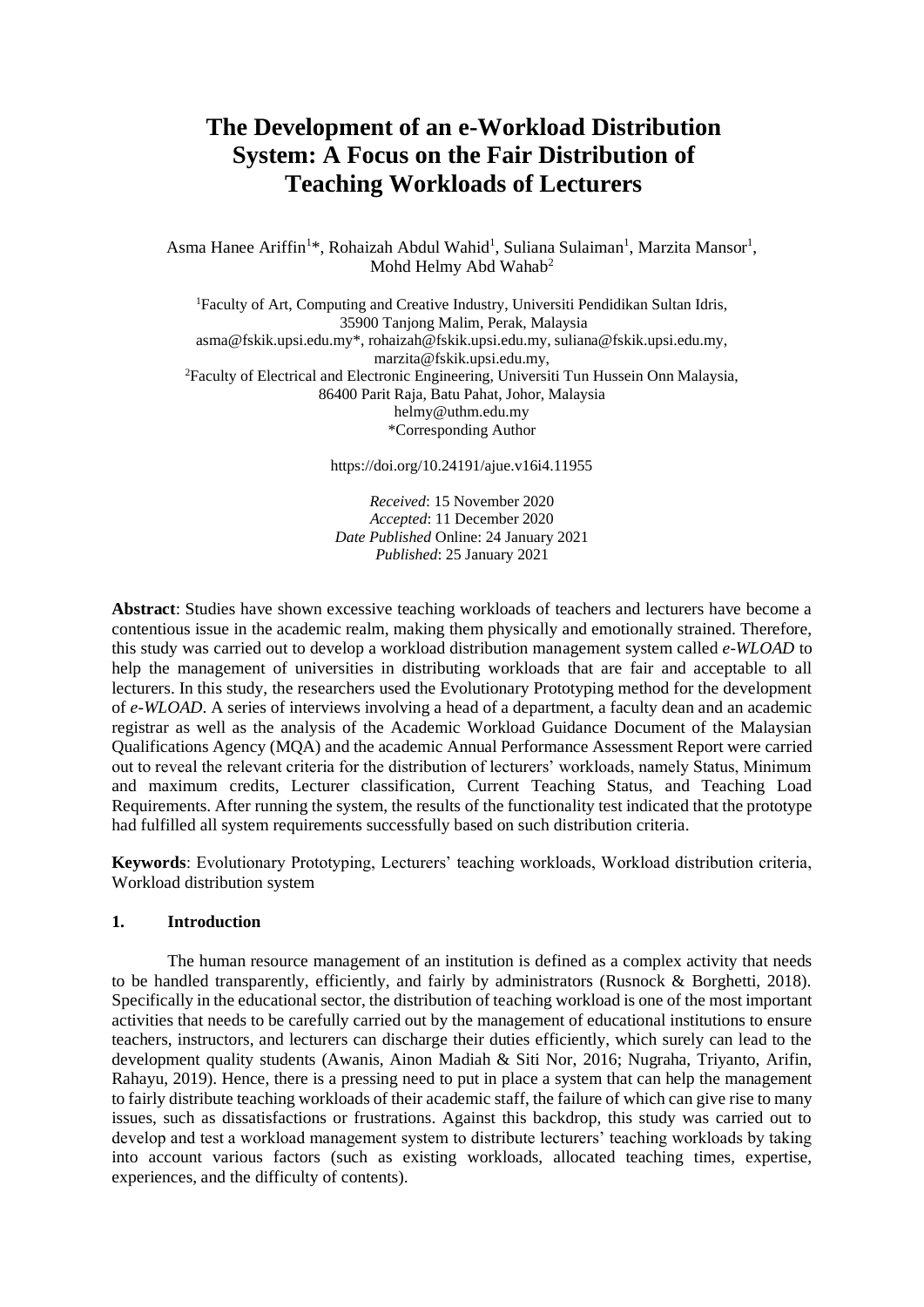In this preliminary case study, the researchers developed a prototype of such a system to help the management of a university to efficiently and fairly distribute teaching workloads of lecturers, which would be similar to those of primary education. Relevant, important criteria stipulated by the university directive and Code of Practice for Programs Accreditation (COPPA), such as the status of lecturers, minimum and maximum credits, expertise classification, current teaching status, and departmental teaching needs, were factored in the development of the proposed prototype based on the Evolutionary Model. From the practical and psychological perspectives, the use of this prototype could help the university management to distribute teaching workloads more fairly among lecturers that effectively can help them to teach more effectively, potentially helping to improve teaching efficacy.

The remaining discussion of this paper is organized into several sections. Section 2 presents the background of the study. Section 3 highlights the research objectives and the methodology used in system development. Section 4 discusses the findings in relation to specific research objectives, highlights the conclusion, and suggests further studies.

#### **2. Background of Study**

Globally, technological advancements have drastically impacted almost every aspect of human life, encompassing a wide spectrum of sectors, including economics, social, and education. Notably, in education, a myriad of technological tools or applications have been employed to improve every aspect of education, especially teaching and learning. Admittedly, educational institutions, such as universities, are facing numerous, complex issues in running their organizational operations, entailing all the stakeholders to effectively address each issue. For example, many university lecturers have been voicing their dissatisfactions over their teaching workload, alleging that they have to teach too many courses or to handle too many classes. Consequently, they will have little time to focus on their other duties, such as carrying out research, writing and publishing academic papers, and providing consultations to other agencies (Steenkamp & Roberts, 2020).

Ideally, lecturers must be assigned with manageable, flexible teaching workloads to ensure they can also perform other important (non-teaching) tasks without too much of a burden. Thus, it is important to distribute teaching workloads among lecturers transparently using acceptable criteria lest there will be dissatisfaction or allegation of unfairness (Azita, 2012; Arzizul & Dg Norizah, 2018). The fair distribution of teaching workloads should not be treated lightly as too much work that can lead to a myriad of physiological and emotional problems, such as anxiety or depressions, which on a long term can adversely affect the teaching and learning process, compromising the reputation and productivity of educational institutions (Azita, 2012; Arzizul & Dg Norizah, 2018; Erdogan & Topuz ,2020). A case in point is exemplified by findings by Sapora Sipon (2007) and Bowden & Green (2019) who found too much teaching workload resulted in negative, unconducive working environments, making teachers unwilling to do extra work.

Research by Inegbedion, Inegbodion, Peter & Harry (2020) which focused on workload balance and employee satisfaction stated that "organisations should constantly review workload balance as a matter of priority concern in their organisations". Therefore, based on Inegbedion et al. (2020) findings and the above mentioned researches, there is a need for a tool that can assist the management team of any organisation to provide recommendations towards fair distribution of workload, based on specific requirements that are identified from the targeted users.

#### **3. Methodology**

In this study, the researchers used the Evolutionary Prototyping for the development of an electronic workload management system called e-WLOAD to help the management of universities in assigning fairly balanced teaching workloads to lecturers. Therefore, the main objective of the study is to develop a prototype of a workload management system (e-WLOAD).

The study done by Anjum, Azam, Anwar & Amjad (2019) had discovered that evolutionary prototyping technique for the main requirements of users which can be used to develop various software systems. In addition, it can also overcome weaknesses in other self-generated or manual prototyping. Essentially, the Evolutionary Prototyping method consists of two cycles or iterations, as shown in Table 1, with each cycle consisting of five processes, namely requirement analysis, data collection, system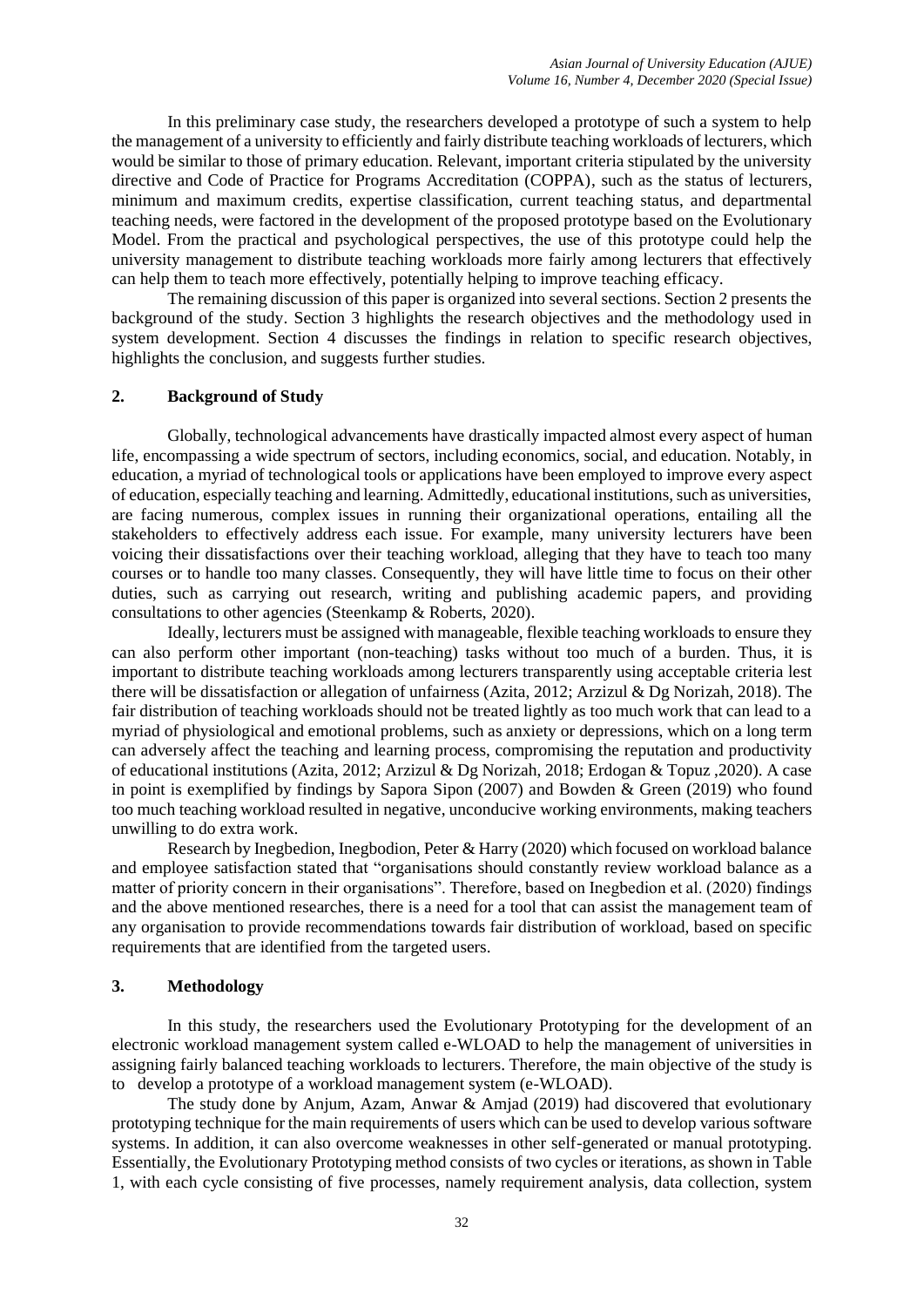design, system development, and testing.

| Cycle / phase                             | <b>Cycle 1</b>                                                                                                                                                                                                                                     | Cycle 2                                                                                                                                                 |
|-------------------------------------------|----------------------------------------------------------------------------------------------------------------------------------------------------------------------------------------------------------------------------------------------------|---------------------------------------------------------------------------------------------------------------------------------------------------------|
| <b>System</b><br>requirements<br>analysis | The identification of the criteria for<br>distributing the workloads of lecturers<br>through interviews and document<br>analysis.                                                                                                                  | The collection of system<br>requirements for lecturers and<br>courses modules.                                                                          |
| Data collection                           | The collection of data related to<br>lecturers' teaching workloads (7 years),<br>courses, and programs; information on<br>lecturers' 5P; the processing, cleaning,<br>benchmarking, and validation of data;<br>and the collection of data samples. |                                                                                                                                                         |
| <b>System design</b>                      | A preliminary experiment of several<br>algorithms, the design classification of<br>courses, lecturers, and workload<br>distribution, and database design.                                                                                          | The design of system interfaces<br>and components, and the<br>improvement of the database.                                                              |
| <b>System</b><br>development              | The developments of a classification<br>and workload generation engine and<br>database.                                                                                                                                                            | The overall development of the<br>system (prototype); involving all<br>the essential components based<br>on GUI and the improvement of<br>the database. |
| <b>Testing</b>                            | The testing of the classification and<br>workload generation engine using data<br>samples for the improvement of the<br>prototype.                                                                                                                 | System testing involving<br>functionality test, test-case and<br>user testing.                                                                          |

|  |  | Table 1. The Evolutionary Prototyping methodology |
|--|--|---------------------------------------------------|
|  |  |                                                   |

#### **4. Findings and Discussion**

For this paper, the discussion of the findings only focuses on the system requirements analysis phase, development phase and the testing phase, involving the functionality test of the system prototype.

## **4.1 System Requirements Analysis: The Criteria for the Distribution of Lecturers' Workload**

The feedback elicited through a series of interviews involving a head of a department, a faculty dean and an academic registrar as well as the analysis of the Academic Workload Guidance Document (issued by the Malaysian Qualifications Agency or MQA) and the academic Annual Performance Assessment Report (known as LNPT) helped reveal the relevant criteria for the distribution of lecturers' workloads as follows:

#### **4.1.1 Status**

This criterion highlights available lecturers who will be assigned appropriate teaching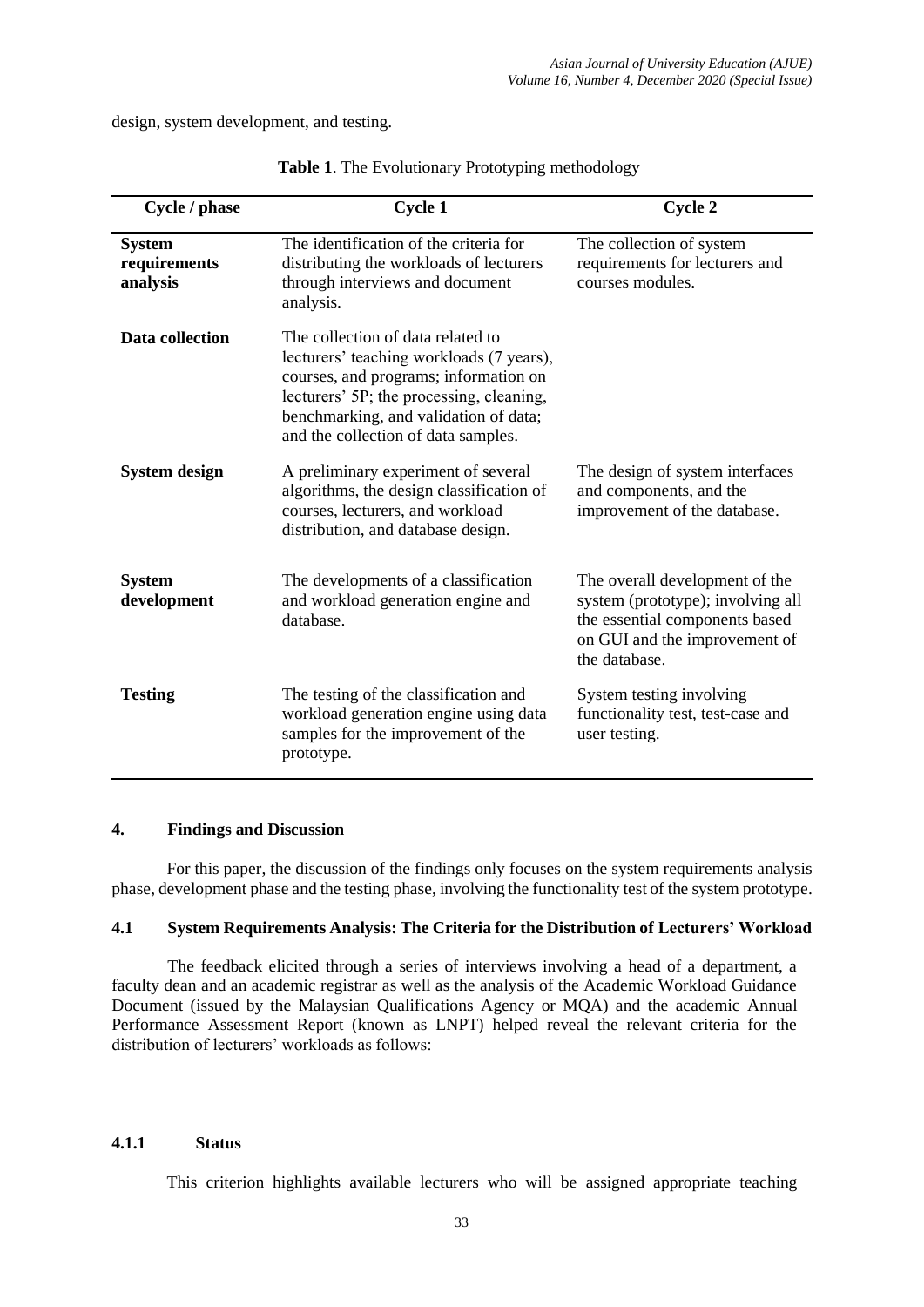workloads. In contrast, lecturers who are on study leave, unpaid leave, or maternity leave will be deemed unavailable for teaching assignments.

## **4.1.2 Minimum and maximum credits**

Each lecturer will be assigned a maximum limit of eligible teaching credit based on his or her position at the departmental, faculty, or university level.

# **4.1.3 Lecturer Classification**

This criterion refers to the teaching expertise of lecturers in various disciplines or fields. The classification process is based on lecturers' academic qualifications, expertise based on the focus of specific research and publications, teaching experience (teaching frequency for a particular course), Special Interest Group (SIG), and development training, and courses attended. The use of this criterion helps ensure lecturers will only be assigned courses that are related to their expertise. The category classification of courses and lecturers used in this system is based on the Computing Classification System recommended by the Association Computing Machinery (ACM), 2012 (The ACM Digital Library, 2012).

## **4.1.4 Current Teaching Status**

This criterion refers to the current credit and type of current program offered.

## **4.1.5 Teaching Load Requirements**

This criterion highlights the number of courses and classes required for a particular semester.

The researchers used the Requirement Engineering Strategy to generate the System Functional Requirements (Suliana, Rohaizah, Asma & Marzita, 2019), which effectively helped address the system requirement analysis phase. In principle, such a process consists of three subprocesses as follows: (a) Elicitation and Requirement analysis using documents and interview evaluation techniques, (b) Specification Validation, and (c) Development of Requirement Specifications (Udousoro, 2020; Pandey, Suman & Ramany, 2010). From the perspective of data processing, such a process helped the researchers to generate detailed system's functional requirements (as illustrated in Figure 1 and Table 2).

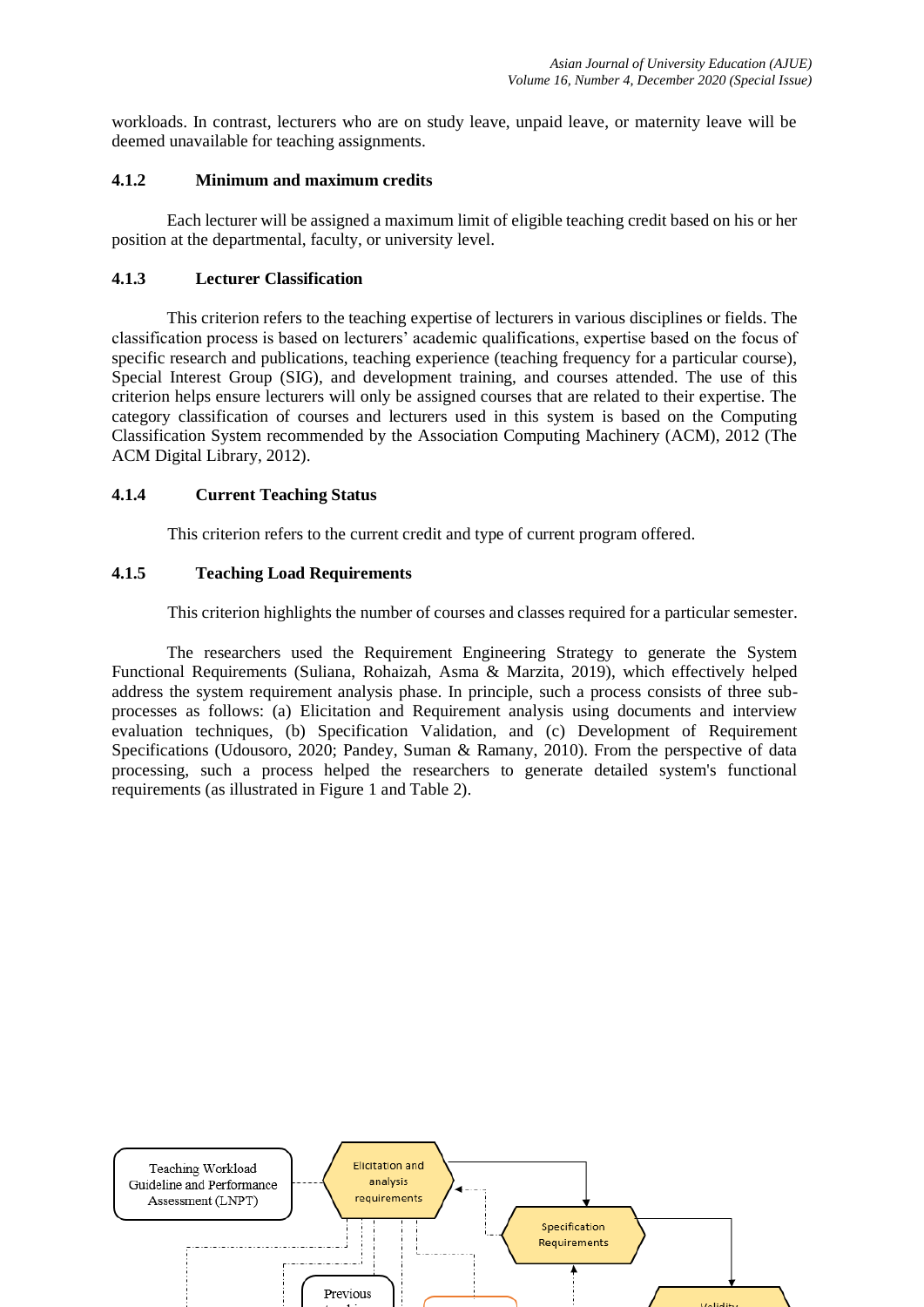# **Fig. 1** The Requirement Engineering Strategy of e-WLOAD  $(0.12)$ ana  $0.1$ aiman et al,  $201/2$

| <b>System requirement</b>                                                                      | <b>Requirement Description</b>                                                                                                                                                                                                            |
|------------------------------------------------------------------------------------------------|-------------------------------------------------------------------------------------------------------------------------------------------------------------------------------------------------------------------------------------------|
| Requirement 1: Workload schedule<br>generation                                                 | Generate a workload schedule for a designated semester.                                                                                                                                                                                   |
| <b>Requirement 1.1: System input</b><br>validation                                             | Confirm the code of a list of courses entered is valid and<br>non-overlapping, and the codes of the number of lecture<br>groups included (value $>$ = 1) as well as the semester<br>code are not past codes (sem code> current sem code). |
| <b>Requirement 1.2: Assignments of</b><br>lecturers with appropriate courses.                  | Assign individual groups of lectures with appropriate<br>courses.                                                                                                                                                                         |
| <b>Requirement 1.2.1: Course</b><br>designation based on the priority of<br>important courses. | Designate a lecturer with a course based on its level of<br>importance and his/her teaching experiences.                                                                                                                                  |
| <b>Requirement 1.2.2: Formation of</b><br>lecturers based on specific fields                   | Determine that a designated lecturer has expertise in the<br>same field of the course program.                                                                                                                                            |
| Requirement 1.2.3: Formation of<br>lecturers based on specific experiences                     | Determine that a lecturer assigned with a course or other<br>related courses of the same category has sufficient<br>relevant teaching experiences.                                                                                        |
| <b>Requirement 1.2.4: Formation of</b><br>lecture groups based on credit loads.                | Assign the exact number of lecture groups to lecturers<br>based on a current credit balance without exceeding the<br>maximum teaching credit load.                                                                                        |
| <b>Requirement 1.3: Formulation of</b><br>workload schedule                                    | Develop a lecture workload schedule for lecturers for a<br>current semester based on selected criteria.                                                                                                                                   |

**Table 2.** System requirements and descriptions of e-WLOAD (Suliana et al, 2019)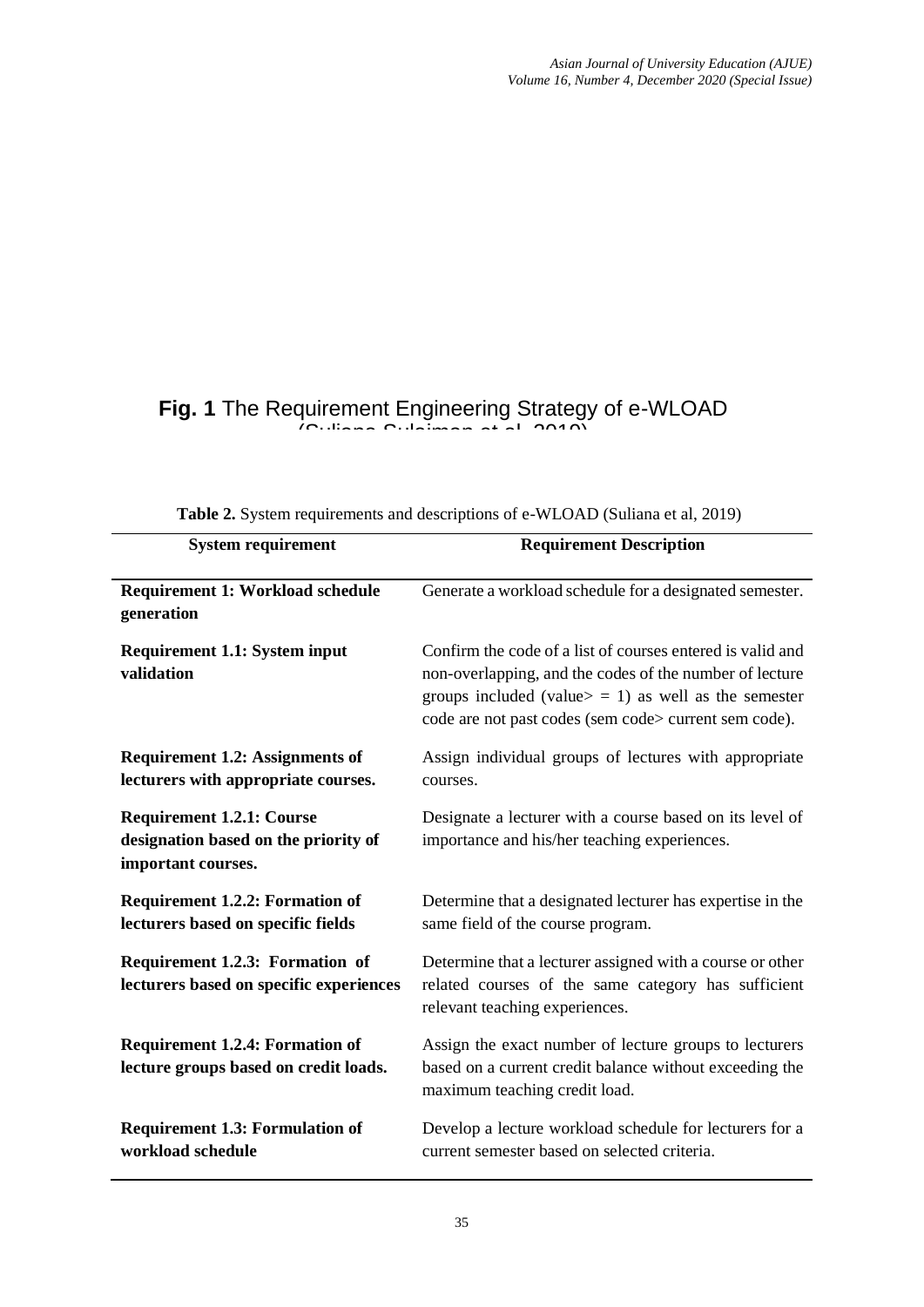| Requirement 1.3.1: Formation of                                                                                         | Ensure all courses assigned to lecturers are in the same                                                                                                                                                                                                                                                                                                                                      |
|-------------------------------------------------------------------------------------------------------------------------|-----------------------------------------------------------------------------------------------------------------------------------------------------------------------------------------------------------------------------------------------------------------------------------------------------------------------------------------------------------------------------------------------|
| lecture groups based on semester                                                                                        | or related semester. For example, bachelor's degree (A)<br>and master's degree (M) courses for semesters 141,<br>141S, 142, and 142S are in the same group while<br>diploma (E) courses 141, 141S, and 142 are in another<br>group.                                                                                                                                                           |
| <b>Requirement 1.3.2: Balanced</b><br>teaching credit load per semester                                                 | Balance the current amount of credit loads for all<br>lecturers by group. For example, lecturers with<br>administrative posts will have a balance of 3 -6 credit<br>load hours as opposed to regular lecturers with $9 - 12$<br>credit load hours. If the majority has a credit load of 10<br>hours, then all the lecturers in the same group will be<br>assigned ten (10) credit load hours. |
| <b>Requirement 1.4: Display of a current</b><br>workload schedule.                                                      | Display the complete lecture workload schedule and<br>courses offered to users.                                                                                                                                                                                                                                                                                                               |
| <b>Requirement 1.5: Update of workload</b><br>schedule                                                                  | Update all information based on the changes made by<br>users on a workload schedule.                                                                                                                                                                                                                                                                                                          |
| <b>Requirement 2: Recommendation of</b><br>lecturers for administrative posts. For<br>departmental administrative tasks | Recommend a list of qualified<br>lecturers<br>for<br>administrative posts as an input.                                                                                                                                                                                                                                                                                                        |
| <b>Requirement 2.1: Selection of</b><br>lecturers based their expertise in<br>specific fields.                          | Select a list of lecturers with relevant expertise, SIG,<br>academic qualifications, research experience, and<br>courses in the same or related fields.                                                                                                                                                                                                                                       |
| <b>Requirement 2.2: Selection of</b><br>lecturers based on the criteria for<br>workload credit.                         | Filter a list of selected lecturers based on their workload<br>credit of administrative tasks.                                                                                                                                                                                                                                                                                                |
| <b>Requirement 2.3: Compilation of</b><br>recommendations based on priority.                                            | Rank results based on priority over expertise or<br>workload score.                                                                                                                                                                                                                                                                                                                           |
| Requirement 2.4: Display of the<br>results of recommendations.                                                          | Display a list of lecturers qualified for a specified task.                                                                                                                                                                                                                                                                                                                                   |
| <b>Requirement 2.5: Assignment of</b><br>lecturers with administrative tasks.                                           | Update the system with information on the selection of<br>a particular lecturer by a user for a specific task.                                                                                                                                                                                                                                                                                |

# **4.2 System Development Phase: The Prototype of Workload Distribution System (e-WLOAD)**

Essentially, the prototype of the Workload Distribution System (e-WLOAD) were done based on functionalities listed in System Requirement Diagram (Use Case Diagram) in Figure 2. Therefore, the snapshots of e-WLOAD presented in Figure 4 to Figure 9, are the sets of expected outputs for this prototype. Figure 3 shows the entity-relationship diagrams of the database, respectively. In general, e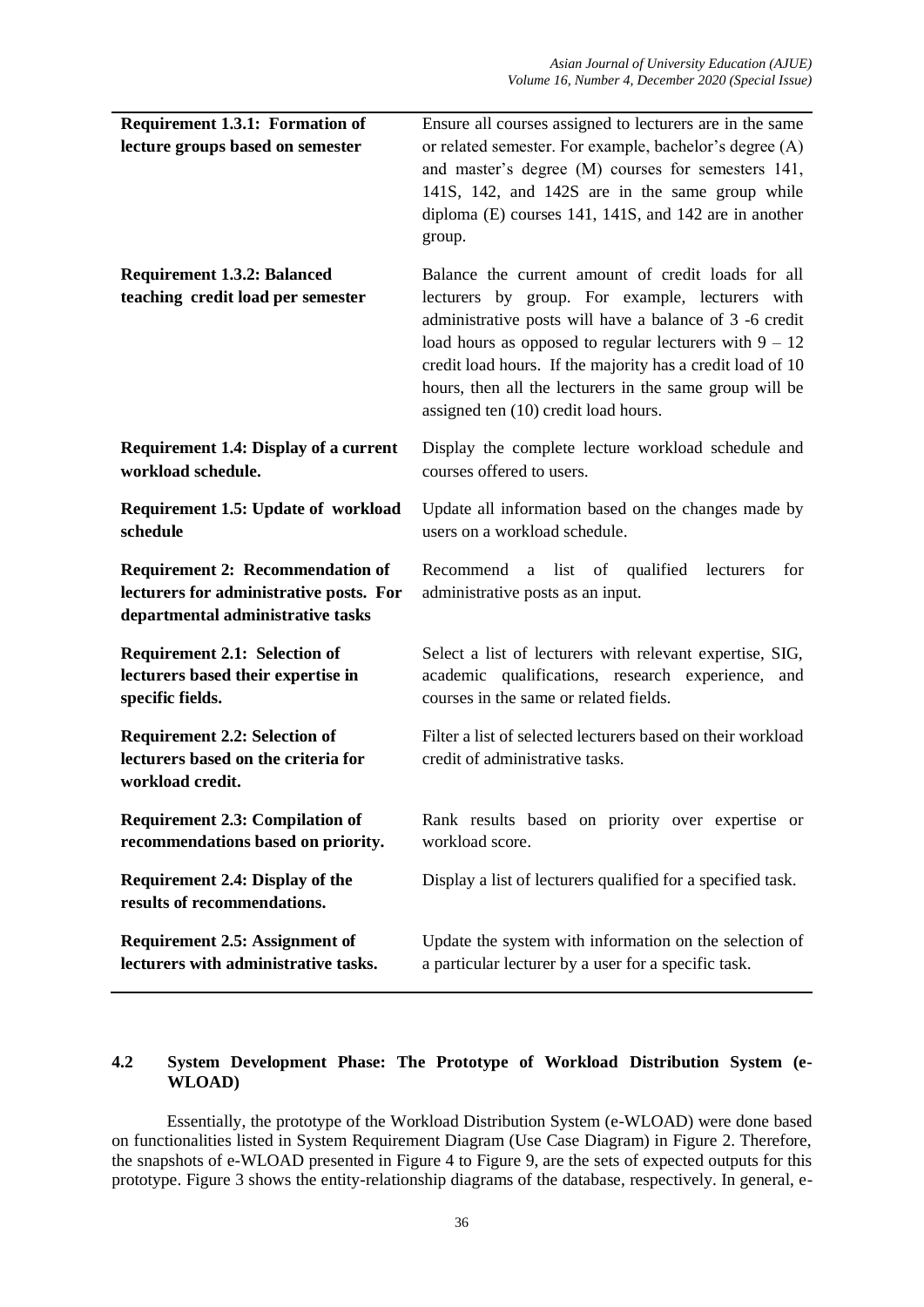WLOAD has three main menus, namely Lecturers, Courses, and Schedules menus. The Lecturers and Courses menus, are management menus that carry out the manipulation functions of lecturers' general data and coursework, such as creating, accessing, deleting, and updating information. For example, new course data entered onto the system will be classified based on relevant categories (e.g., programming, data management, mathematics, etc.) and related status (major, minor, general, or elective). Finally, based on the input and several distribution criteria set up between the Lecturer and Courses module, the Schedules menu has a key component that assigns lecturers with teaching assignments or work load specifically on teaching (Figure 9).

# **4.3 Testing phase: Functionality Test of Workload Distribution System (e-WLOAD)**

As stated by Kumar (2019) which focuses his research's article on design and functionality testing, whether the quality factors chosen are Functionality, Engineering or Adaptability, this software testing approach can provide users about the quality of the service and to certify that the list of features to be successfully operated.

Table 3 shows the summary results of the functionality test which indicated the prototype had fulfilled all system requirements successfully. Prototype Functionality Testing were done based on functionalities listed in System Requirement Diagram (Use Case diagram) in Figure 2.



**Fig. 2** System Requirement Diagram (Use Case Diagram)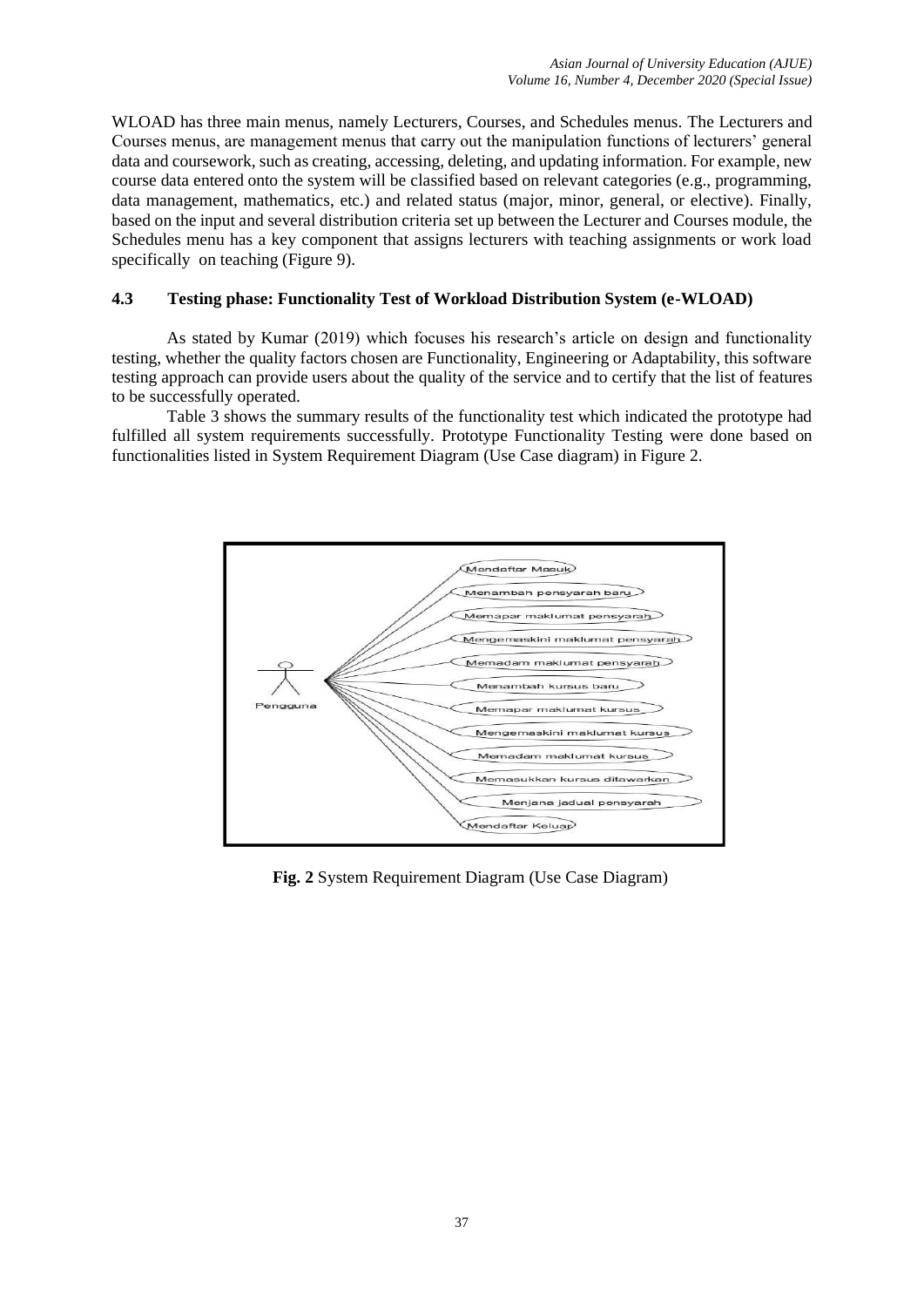

**Fig. 3** The Entity-Relationship diagram

|                                          | <b>SISTEM</b><br><b>AGIHAN BEBAN TUGAS</b><br><b>PENSYARAH</b> |
|------------------------------------------|----------------------------------------------------------------|
| <b>ID PENGGUNA</b><br><b>KATA LALUAN</b> | ٠<br>¢,<br>DAFTAR MASUK                                        |

**Fig. 4** A snapshot of Function "Mendaftar masuk / Logging in"

|                       |                       | <b>SISTEM</b><br><b>AGIHAN BEBAN TUGAS</b><br><b>PENSYARAH</b> |
|-----------------------|-----------------------|----------------------------------------------------------------|
| Menu                  |                       | <b>DAFTAR KELUAR</b>                                           |
| Pensyarah             |                       | <b>KEMASKINI MAKLUMAT PENSYARAH</b>                            |
| Senarai Pensyarah     |                       |                                                                |
| Pendaftaran Pensyarah | No Staf               | K01137                                                         |
| Kursus                |                       |                                                                |
| Jadual                | Nama                  | Encik Ahmad Nurzid bin Rosli                                   |
|                       | Jawatan               | Pensyarah                                                      |
|                       | Jam Kredit Wajib : 12 |                                                                |
|                       | Jam Kredit Terkini: 0 |                                                                |
|                       | <b>Status</b>         | Aktif                                                          |
|                       |                       | Kemaskini                                                      |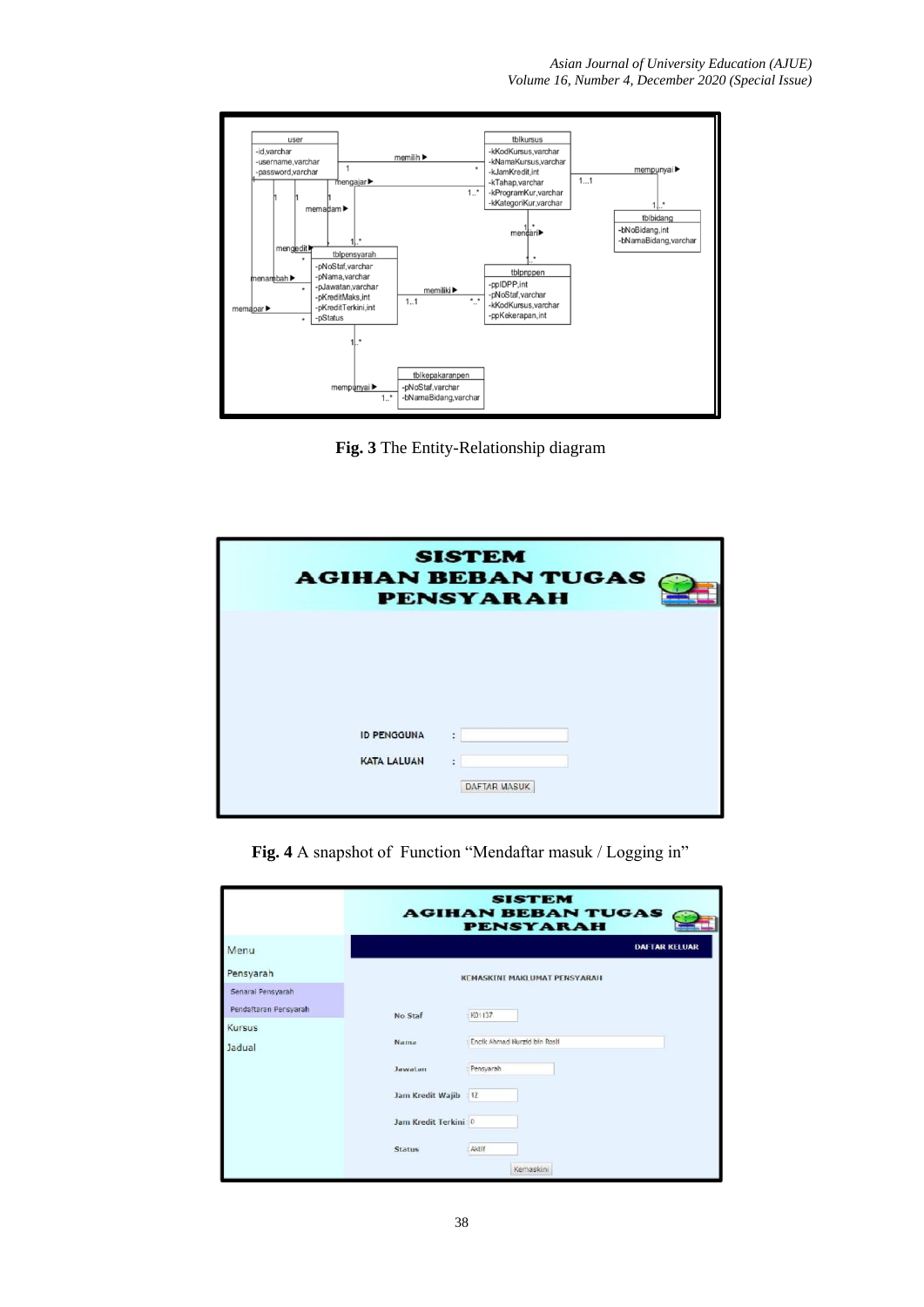**Fig. 5** A snapshot of Function "Mengemaskini maklumat pensyarah / Updating lecturer's information"

|                       |            |                                | <b>SISTEM</b><br><b>AGIHAN BEBAN TUGAS</b><br><b>PENSYARAH</b> |                        |                          |               |                      |  |
|-----------------------|------------|--------------------------------|----------------------------------------------------------------|------------------------|--------------------------|---------------|----------------------|--|
| Menu                  |            |                                |                                                                |                        |                          |               | <b>DAFTAR KELUAR</b> |  |
| Pensyarah             |            |                                |                                                                |                        |                          |               |                      |  |
| Senarai Pensyarah     |            |                                | SENARAI PENSYARAH JABATAN KOMPUTERAN                           |                        |                          |               |                      |  |
| Pendaftaran Pensyarah |            |                                |                                                                |                        |                          |               |                      |  |
| Kursus                | No<br>Staf | Hama Pensyarah                 | <b>Jawatan</b>                                                 | Jam<br>Kradit<br>Wattb | Jam<br>Krecit<br>Terkini | <b>Status</b> | Tindakan             |  |
| Jadual                | K0009D     | Puan Noriza binti<br>Navan     | Pensyarah Kanan                                                | 12                     | $\mathbf{0}$             | Aktif         | Edit     Padam       |  |
|                       | K00168     | Tn. Hj. Md Zahar bin<br>Othman | Pensyarah Kanan                                                | 12                     | $\overline{0}$           | Aktif         | Edit     Padam       |  |
|                       | K00329     | Dr. Azniah binti<br>Ismail     | Pensyarah Kanan                                                | 12                     | $\mathbf{0}$             | Aktif         | Edit     Padam       |  |

**Fig. 6** A snapshot of Function "Memadam maklumat pensyarah / Deleting lecturer's information"

|                                      | <b>SISTEM</b><br><b>AGIHAN BEBAN TUGAS</b><br><b>PENSYARAH</b> |
|--------------------------------------|----------------------------------------------------------------|
| Menu                                 | <b>DAFTAR KELUAR</b>                                           |
| Pensyarah                            | <b>MAKLUMAT KURSUS</b>                                         |
| Kursus                               | <b>Kod Kursus</b><br>č.                                        |
| Senarai Kursus<br>Pendaftaran Kursus | Nama Kursus                                                    |
| Jadual                               | Jam Kredit<br>ŧ                                                |
|                                      | Peringkat                                                      |
|                                      | Program Kursus :                                               |
|                                      | Kategori Kursus:                                               |
|                                      | Submit                                                         |

Fig. 7 A snapshot of Function "Menambah kursus baru / Adding a new course"

|                    |                      | <b>AGIHAN BEBAN TUGAS</b>                 |               | <b>SISTEM</b><br><b>PENSYARAH</b> |                          |                        |                           |
|--------------------|----------------------|-------------------------------------------|---------------|-----------------------------------|--------------------------|------------------------|---------------------------|
| Menu               |                      |                                           |               |                                   |                          |                        | <b>DAFTAR KELUAR</b>      |
| Pensyarah          |                      |                                           |               |                                   |                          |                        |                           |
| Kursus             |                      |                                           |               | <b>SENARAT KURSUS</b>             |                          |                        |                           |
| Senarai Kursus     |                      |                                           |               |                                   |                          |                        |                           |
| Pendaftaran Kursus | Kod<br><b>Kursus</b> | <b>Nama Kursus</b>                        | Jam<br>Kradit | Peringkat                         | <b>Program</b><br>Kursus | <b>Kategori Kursus</b> | Tindakan                  |
| Jadual             | GRU6014              | <b>Educational Research</b><br>Methods    | 4             | MSC                               | <b>MSC</b>               | Penyelidikan           | Edit     Padam            |
|                    | <b>GRU6024</b>       | Analisis Varian Multivariat<br>(MANOVA)   | 4             | <b>MSC</b>                        | <b>MSC</b>               | Penyelidikan           | Edit     Padam            |
|                    | KPD3026              | Pengajaran, Teknologi Dan<br>Penaksiran 2 | 6             | Deg                               | AC10                     | Pendidikan             | Edit     Padam<br>$\cdot$ |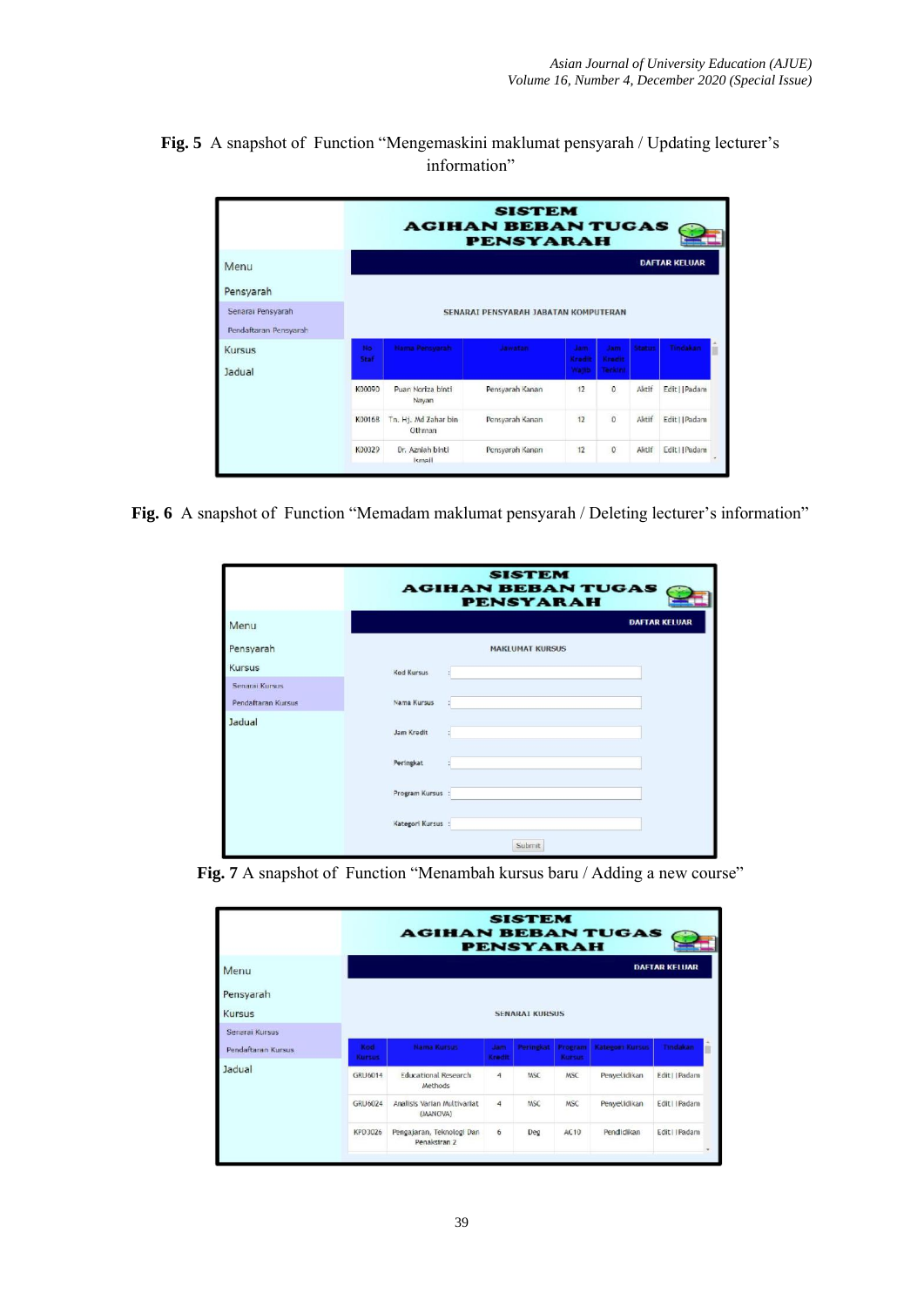**Fig. 8** A snapshot of Function "Memapar maklumat kursus / Displaying the information of a course"

|                               |                |                                                  | <b>AGIHAN BEBAN TUGAS</b><br><b>PENSYARAH</b>           | <b>SISTEM</b>    |             |                                    |                            |                          |  |  |  |
|-------------------------------|----------------|--------------------------------------------------|---------------------------------------------------------|------------------|-------------|------------------------------------|----------------------------|--------------------------|--|--|--|
| Menu                          |                | <b>DAFTAR KELUAR</b>                             |                                                         |                  |             |                                    |                            |                          |  |  |  |
| Pensyarah<br>Kursus<br>Jadual |                | Jadual Beban Tugas Pengajaran<br>Program Diploma |                                                         |                  |             |                                    |                            |                          |  |  |  |
|                               |                |                                                  |                                                         | Semester : EE181 |             |                                    |                            |                          |  |  |  |
|                               | Bil.           | Kod<br><b>Kursus</b>                             | <b>Nama Kursus</b>                                      | Kumpulan         | No.<br>Staf | Nama Staf                          | Beban<br>Kredit<br>Terkini |                          |  |  |  |
|                               |                | 1 MKN1023                                        | Komunikasi Data                                         | $\mathbf{z}$     | K02667      | Dr. Abu Bakar bin<br>Ibrahim       | 6                          |                          |  |  |  |
|                               | $\overline{2}$ | MK51073                                          | Asas Pengaturcaraan Objek                               |                  | K01146      | Dr. Shamsul Arrieya bin<br>Ariffin | 12                         |                          |  |  |  |
|                               |                | 3 MKS1103                                        | Asas Pengaturcaraan                                     | $\bar{z}$        | K01146      | Dr. Shamsul Arrieya bin<br>Ariffin | 12                         |                          |  |  |  |
|                               |                | 4 MKA2013                                        | Kompetensi Teknologi Maklumat Dan<br>Komunikasi Digital | i4               | K01139      | Dr. Haftzul Fahri bin<br>Hanafi    | 12                         | $\overline{\phantom{a}}$ |  |  |  |

**Fig. 9** A snapshot of Function "Menjana jadual beban tugas pensyarah / Generating lecturers workload schedule"

Table 3 Summary of Functionality Test Results (based on Fig. 2)

|              | <b>Fungsi / Function</b>                                          | Keputusan /                  |
|--------------|-------------------------------------------------------------------|------------------------------|
|              |                                                                   | <b>Result</b>                |
|              | Mendaftar masuk / Logging in                                      | Lulus / Passed $\Box$        |
| $\mathbf{2}$ | Menambah pensyarah baru / Adding new lecturer                     | Lulus / Passed $\Box$        |
| 3            | Memapar maklumat pensyarah / Displaying lecturer's information    | Lulus / Passed $\Box$        |
| 4            | Mengemaskini maklumat pensyarah / Updating lecturer's information | Lulus / Passed <sup>[]</sup> |
| 5            | Memadam maklumat pensyarah / Deleting lecturer's information      | Lulus / Passed $\Box$        |
| 6            | Menambah kursus baru / Adding a new course                        | Lulus / Passed $\Box$        |
| 7            | Memapar maklumat kursus / Displaying the information of a course  | Lulus / Passed $\Box$        |
| 8            | Mengemaskini maklumat kursus / Updating information on a course   | Lulus / Passed $\Box$        |
| 9            | Memadam maklumat pensyarah / Deleting lecturer's information      | Lulus / Passed $\Box$        |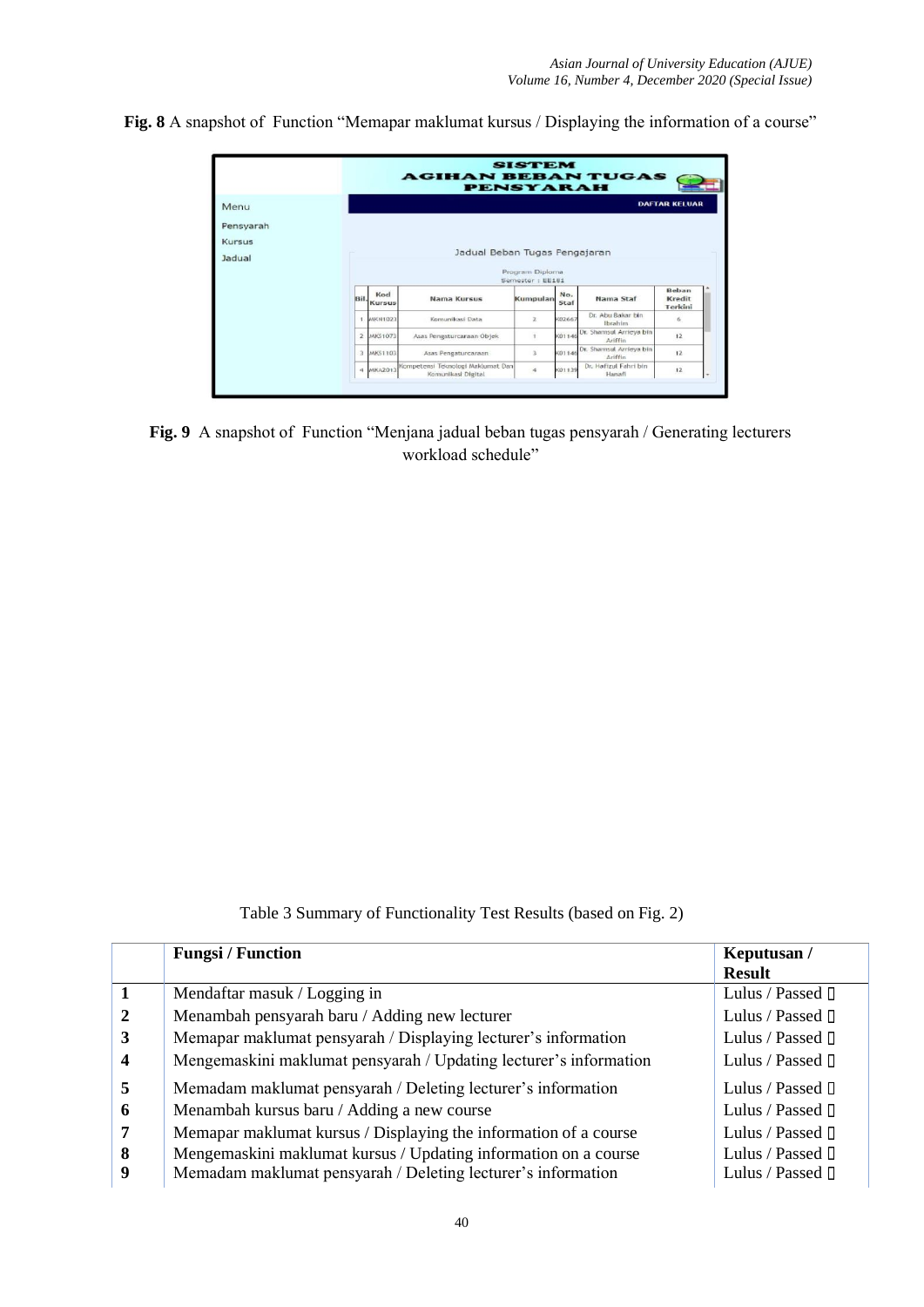| <b>10</b>  | Memasukkan kursus ditawarkan / Entering offered courses   | Lulus / Passed $\Box$ |
|------------|-----------------------------------------------------------|-----------------------|
| <b>11</b>  | Menjana jadual pensyarah / Generating lecturer's schedule | Lulus / Passed $\Box$ |
| $\vert$ 12 | $\parallel$ Mendaftar keluar / Logging out                | Lulus / Passed $\Box$ |

For the preliminary prototype of e-WLOAD, testing phase involved functionality testing by using unit test, test script and distributed post-task questionnaires. The functional unit testing process involved five general steps. First, the process started with identifying functions that are to be performed. Based on e-WLOAD's use case diagram presented in Figure 2, there are twelve main functions that are tested. Secondly, all the functions are tested by creating input data based on the specifications of functions. Parallel to that, the third step of the testing process involved determining the output based on the specifications of functions. The fourth step took the testing process into executing the test cases, where finally the cases assisted the tester to compare the actual and expected output. In addition, the testing process also involved sets of interview sessions using distributed post-task questionnaires respectively to the dean, head of department, assistant registrar and two lecturers in this targeted faculty which is Faculty of Art, Computing and Creative Industry, Universiti Pendidikan Sultan Idris. However, this article summarized all the findings in the testing process, into Table 3 on Summary of Functionality Test Results, based on twelve main functions in e-WLOAD.

#### **5. Discussion**

Basically, the key findings of this study was successfully achieved, which focused on development of a workload distribution management system called e-WLOAD to help the management of universities in distributing workloads that are fair and acceptable to all lecturers. The timeframe for designing and developing this first e-WLOAD prototype, with its basic testing, was adequate for reaching a satisfactory functionality of the end product.

However, there are two limitations and challenges that can potentially be improved for the next version of this e-WLOAD. Firstly, this e-WLOAD only focused on one main commitment of a lecturer which is teaching. Therefore, the next version should include other lecturer's commitment and factors affecting their work performance which are on skills of writing articles for publication, discussing ideas with other academias or industrial partners for collaboration as well as community services, and also psychological empowerment towards affective commitment in all tasks (Muda and Fook, 2020; Aziz, Seman, Hashim, Roslin, & Ishar, 2019). Secondly, the next focus of this study should be on further functionality testing processes by comparing the findings based on different functional testing tools such as Selenium, QTP, JUnit, SoapUI and Watir. Similar to what had been carried out by Kumar (2019), the next study of e-WLOAD also can focus on details of functionality analysis of every main function. The findings can be presented based on every step in the functional unit testing process, which may include test case reports and different views of testing and validation results.

#### **6. Conclusion**

Potentially, the use of the e-WLOAD will not only assist in solving complex human resources management issues but also provide greater satisfaction for lecturers through the distribution of courses according to their expertise and experience with suitable, fair average credit load per lecturer. Being assigned with a reasonable number of courses as prescribed by COPPA guidelines, lecturers will surely be able to teach more effectively as they will have sufficient time to prepare their lecturers and attend to students' needs. Likewise, having additional time can help them focus on other academic responsibilities, namely research, consultation, and publication, which collectively have a major impact on their career advancements. Thus, such a novel system should be featured as another important tool in the existing management's suite of applications to help administrative officials distribute teaching workloads that are acceptable to all.

#### **7. Acknowledgments**

The authors wish to extend their gratitude to the management of Universiti Pendidikan Sultan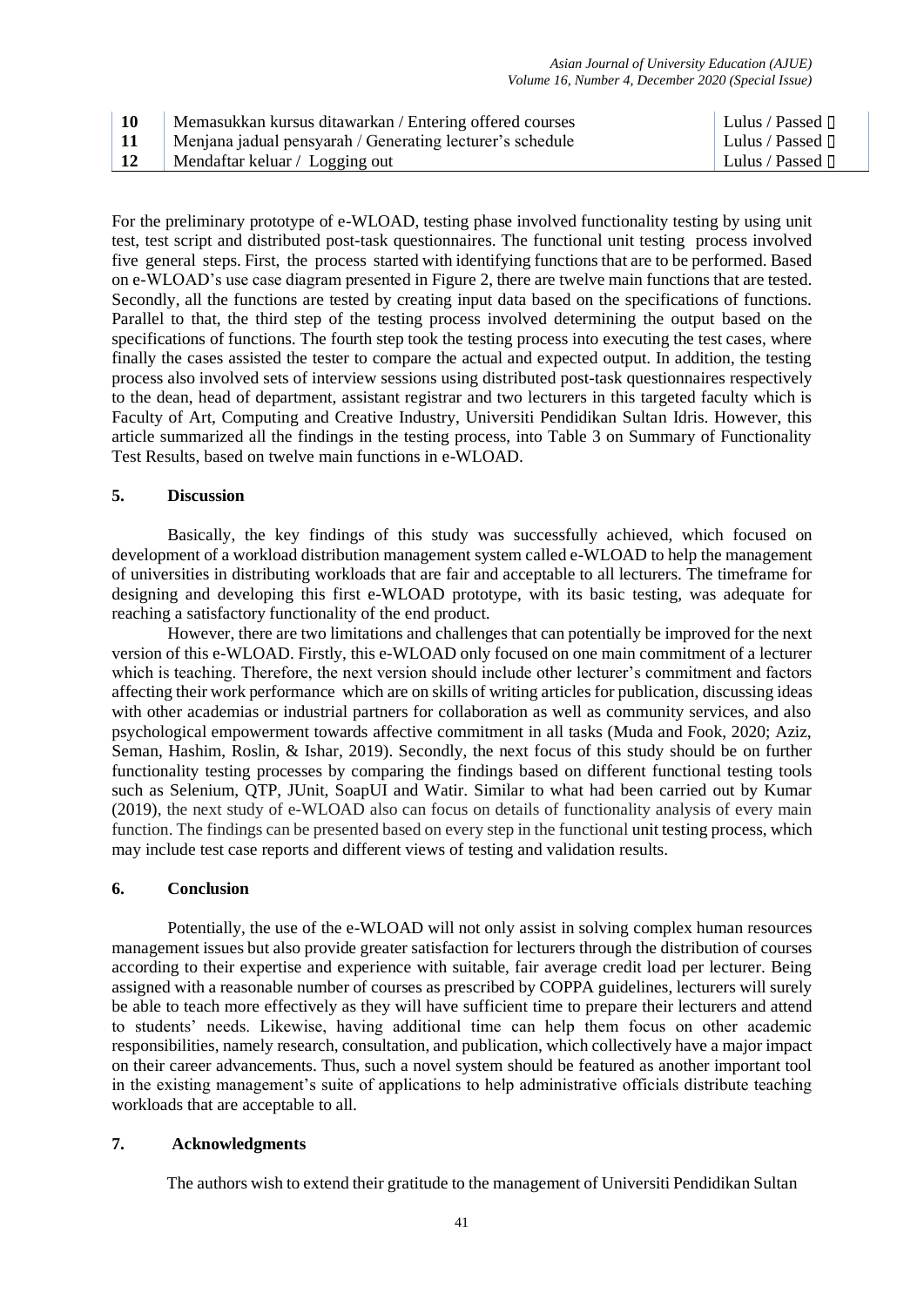Idris for the University Research Grant for educational specialty (Ref: 2017-0319-107-01) that fully funded this research.

#### **8. References**

- Anjum, R., Azam, F., Anwar, M. W., & Amjad, A. (2019, July). A meta-model to automatically generate evolutionary prototypes from software requirements. *In Proceedings of the 2019 7 th International Conference on Computer and Communications Management* (pp. 131-136)
- Arzizul Antin, Dg Norizah Ag Kiflee@Dzulkifli (2018). Pengaruh beban tugas dan motivasi terhadap keefisienan kerja guru sekolah menengah di Sabah. *Malaysian Journal of Social Sciences and Humanities*, *3*(2), 77 – 84.
- Awanis Mohd, Ainun Madiah Mohd Nawawi & Siti Noor Ismai (2016). Tahap efikasi guru dan hubungannya dengan pencapaian sekolah di sekolah-sekolah menengah dalam daerah Bachok. In *Prosiding Seminar Antarabangsa Pengetahuan Umum Melalui Penyelidikan* (m.s. 313-326). Sintok: Universiti Utara Malaysia.
- Azita Abdul Rahim (2012). *Beban tugas guru sekolah menengah di daerah Batu Pahat, Johor Darul Takzim*. Unpublished Master Thesis, Johor Bahru: Universiti Teknologi Malaysia.
- Aziz, N. A., Seman, S. A. A., Hashim, M. J., Roslin, R. M., & Ishar, N. I. M. (2019). Millennial learners' acceptance and satisfaction of a blended learning environment. *Asian Journal of University Education*, *15*(3), 129-141.
- Bowden, J. A., & Green, P. J. (2019). *Completion mindsets and contexts in doctoral education: Pursuing efficiency and quality with integrity*. In Playing the PhD Game with Integrity (pp. 77- 99). Springer, Singapore.
- Erdogan, Ç. H., & Topuz, R. (2020). Investigation of stress perceptions of physical education teachers. *Asian Journal of Education and Training, 6*(2), 144-148.
- Inegbedion, H., Inegbedion, E., Peter, A., & Harry, L. (2020). Perception of workload balance and employee job satisfaction in work organisations. *Heliyon*, *6(1)*, e03160.
- Kumar, G. (2019). A career planning framework for university students: Design and functionality testing analysis. *Journal of the Gujarat Research Society, 21*(10s), 320-335.
- Muda, A. L., & Fook, C. Y. (2020). Psychological empowerment and organisational commitment among academic staff of public universities in Malaysia. *Asian Journal of University Education*, *16*(2), 26-35.
- Norashid Othman & Hamzah Md. Omar (2014). Beban tugas dan motivasi pengajaran guru di sekolah menengah daerah Ranau. *Jurnal Pemikir Pendidikan. 5*, 35-57.
- Nugraha, F., Triyanto, W. A., Arifin, M., & Rahayu, Y. (2019). Rancang bangun sistem informasi penilaian beban kerja dosen. *Simetris: Jurnal Teknik Mesin, Elektro dan Ilmu Komputer*, *10*(1), 405-412.
- Pandey, D., Suman, U., & Ramani, A. K. (2010). An effective requirement engineering process model for software development and requirements management. In 2010 *International Conference on Advances in Recent Technologies in Communication and Computing* (pp. 287-291). IEEE.
- Rosnah Ishak & Siti Nur Fatihah Rusman, (2018). Prestasi kerja guru dan hubungannya dengan faktor beban tugas, persekitaran kerja dan personal: Kajian kes di sebuah sekolah di Sabah. *JuPiDi: Jurnal Kepimpinan Pendidikan, 5*(1), 1-15.
- Rusnock, C. F., & Borghetti, B. J. (2018). Workload profiles: A continuous measure of mental workload. *International Journal of Industrial Ergonomics, 63*, 49-64.
- Sapora Sipon (2007). *Keberkesanan kaunseling kelompok pemusatan insan, rasional motif tingkah laku dan psikologi kognitif ad-Din ke atas tahap tekanan, kepuasan kerja, strategi berdaya tindak dan sokongan sosial guru*. Unpublished PhD Thesis. Bangi. Universiti Kebangsaan Malaysia.
- Sharifah Shafie (2014). *Beban tugas, kemahiran pengurusan bengkel dan tekanan kerja dalam kalangan guru kemahiran hidup bersepadu dalam Negeri Kedah*. Unpublished Undergraduate Thesis. Serdang. Universiti Putra Malaysia.
- Steenkamp, N., & Roberts, R. (2020). Does workload and institutional pressure on accounting educators affect academia at Australian universities?. *Accounting & Finance, 60*(1), 471-506.
- Suliana Sulaiman, Rohaizah Abdul Wahid, Asma Hanee Ariffin & Marzita Mansor (2019). *Analisis Keperluan Fungsi bagi Pembangunan e-WLOAD* [Conference Presentation]. 4th International